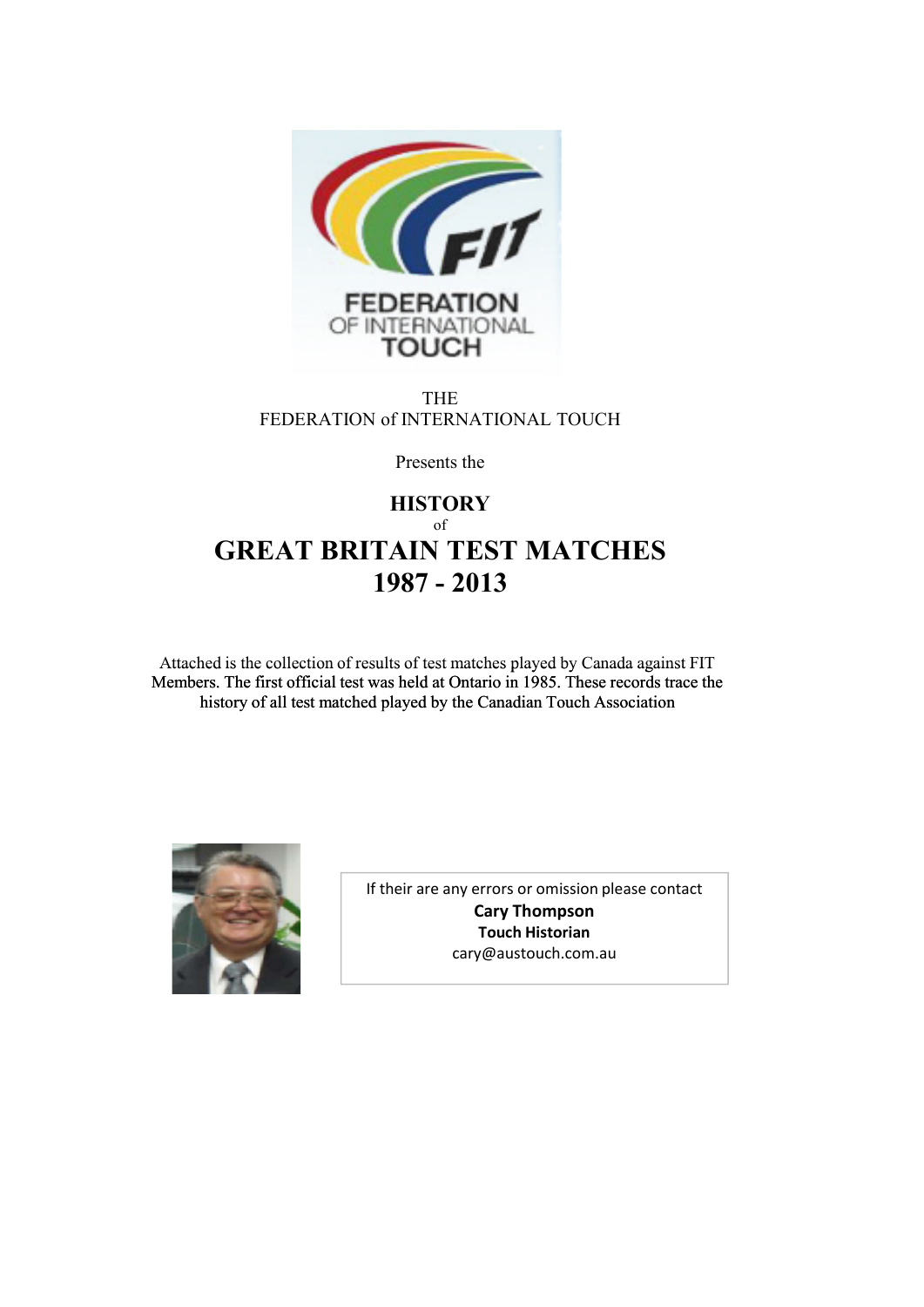## **CANADA TEST RESULTS**



# *First Series*

| Men     | Canada | 2 | Australia | 12 | 1-Oct-87 Ontario, Canada |
|---------|--------|---|-----------|----|--------------------------|
| Women   | Canada | 0 | Australia | 12 | 1-Oct-87 Ontario, Canada |
| Mixed   | Canada | 0 | Australia | 17 | 1-Oct-87 Ontario, Canada |
| Masters | Canada | 2 | Australia | 11 | 1-Oct-87 Ontario, Canada |
| Men     | Canada | 2 | Australia | 13 | 3-Oct-87 Ontario, Canada |
| Women   | Canada | 0 | Australia | 17 | 3-Oct-87 Ontario, Canada |
| Mixed   | Canada | 0 | Australia | 18 | 3-Oct-87 Ontario, Canada |
| Masters | Canada | 2 | Australia | 9  | 3-Oct-87 Ontario, Canada |
| Men     | Canada | 3 | Australia | 16 | 3-Oct-87 Ontario, Canada |
| Women   | Canada | 1 | Australia | 21 | 3-Oct-87 Ontario, Canada |
| Mixed   | Canada | 1 | Australia | 16 | 3-Oct-87 Ontario, Canada |
| Masters | Canada | 3 | Australia | 12 | 3-Oct-87 Ontario, Canada |
|         |        |   |           |    |                          |

#### *Second Series*

| <b>Masters</b> | Canada | 2        | Australia   | 7 | 11-Nov-88 Southport, QLD |
|----------------|--------|----------|-------------|---|--------------------------|
| Women          | Canada | 0        | Australia   | 9 | 11-Nov-88 Southport, QLD |
| Men            | Canada | 1        | Australia   | 5 | 11-Nov-88 Southport, QLD |
| Mixed          | Canada | 0        | Australia   | 6 | 11-Nov-88 Southport, QLD |
|                |        |          |             |   |                          |
|                |        |          |             |   |                          |
| <b>Masters</b> | Canada | $\Omega$ | New Zealand | 6 | 12-Nov-88 Carara, QLD    |
| <b>Women</b>   | Canada | 1        | New Zealand | 6 | 12-Nov-88 Carara, QLD    |
| Men            | Canada | 0        | New Zealand | 8 | 12-Nov-88 Carara, QLD    |
| Mixed          | Canada | 0        | New Zealand | 7 | 12-Nov-88 Carara, QLD    |
| <b>Masters</b> | Canada | 1        | New Zealand | 4 | 13-Nov-88 Carara, QLD    |
| Women          | Canada | 2        | New Zealand | 4 | 13-Nov-88 Carara, QLD    |
| Men            | Canada | 1        | New Zealand | 6 | 13-Nov-88 Carara, QLD    |
| Mixed          | Canada | 1        | New Zealand | 5 | 13-Nov-88 Carara, QLD    |
|                |        |          |             |   |                          |